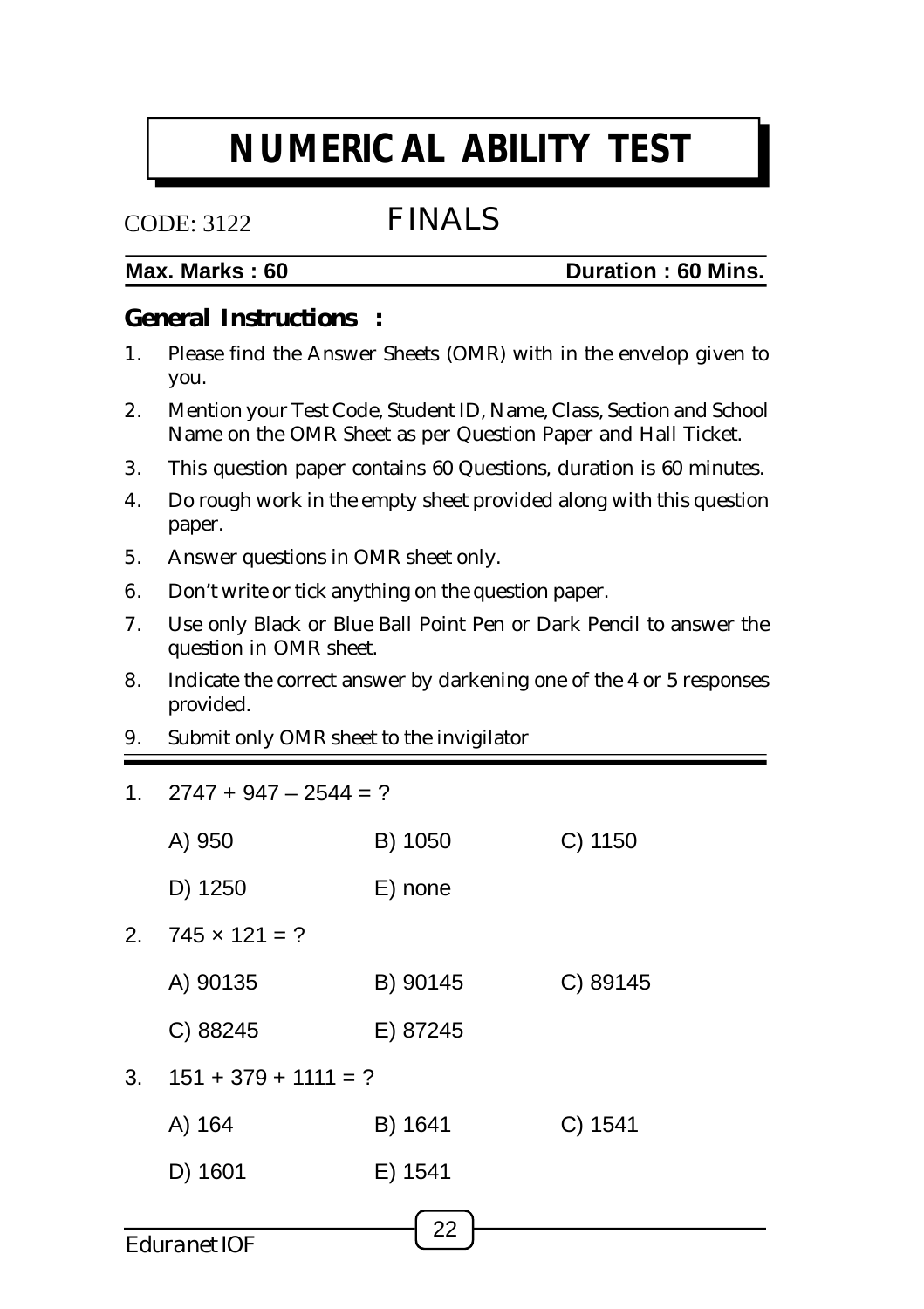|    |                                  |         | <b>Basic Arithmetic Test &amp; Numerical Ability Test</b> |
|----|----------------------------------|---------|-----------------------------------------------------------|
| 4. | $375 + ? = 1584$                 |         |                                                           |
|    | A) 1009                          | B) 1109 | C) 1209                                                   |
|    | D) 1219                          | E) 1229 |                                                           |
| 5. | $1127+1375-2247=?$               |         |                                                           |
|    | A) 245                           | B) 255  | C) 215                                                    |
|    | D) 315                           | E) 355  |                                                           |
| 6. | $1721 - 373 + 1175 = ?$          |         |                                                           |
|    | A) 1523                          | B) 2503 | $C)$ 2533                                                 |
|    | D) 2523                          | E) 2423 |                                                           |
| 7. | $1049 - 855 + 494 = ?$           |         |                                                           |
|    | $A)$ 0                           | B) 888  | C) 788                                                    |
|    | D) 688                           | E) 1088 |                                                           |
| 8. | $1871 + 2336 - 3169 = ?$         |         |                                                           |
|    | A) 938                           | B) 1048 | C) 1028                                                   |
|    | D) 1018                          | E) 1038 |                                                           |
| 9. | Encircle the largest number      |         |                                                           |
|    | A) 596                           | B) 628  | C) 968                                                    |
|    | D) 888                           | E) none |                                                           |
|    | 10. Encircle the smallest number |         |                                                           |
|    | A) 840                           | B) 249  | C) 537                                                    |
|    | D) 832                           | E) none |                                                           |
|    |                                  |         |                                                           |

23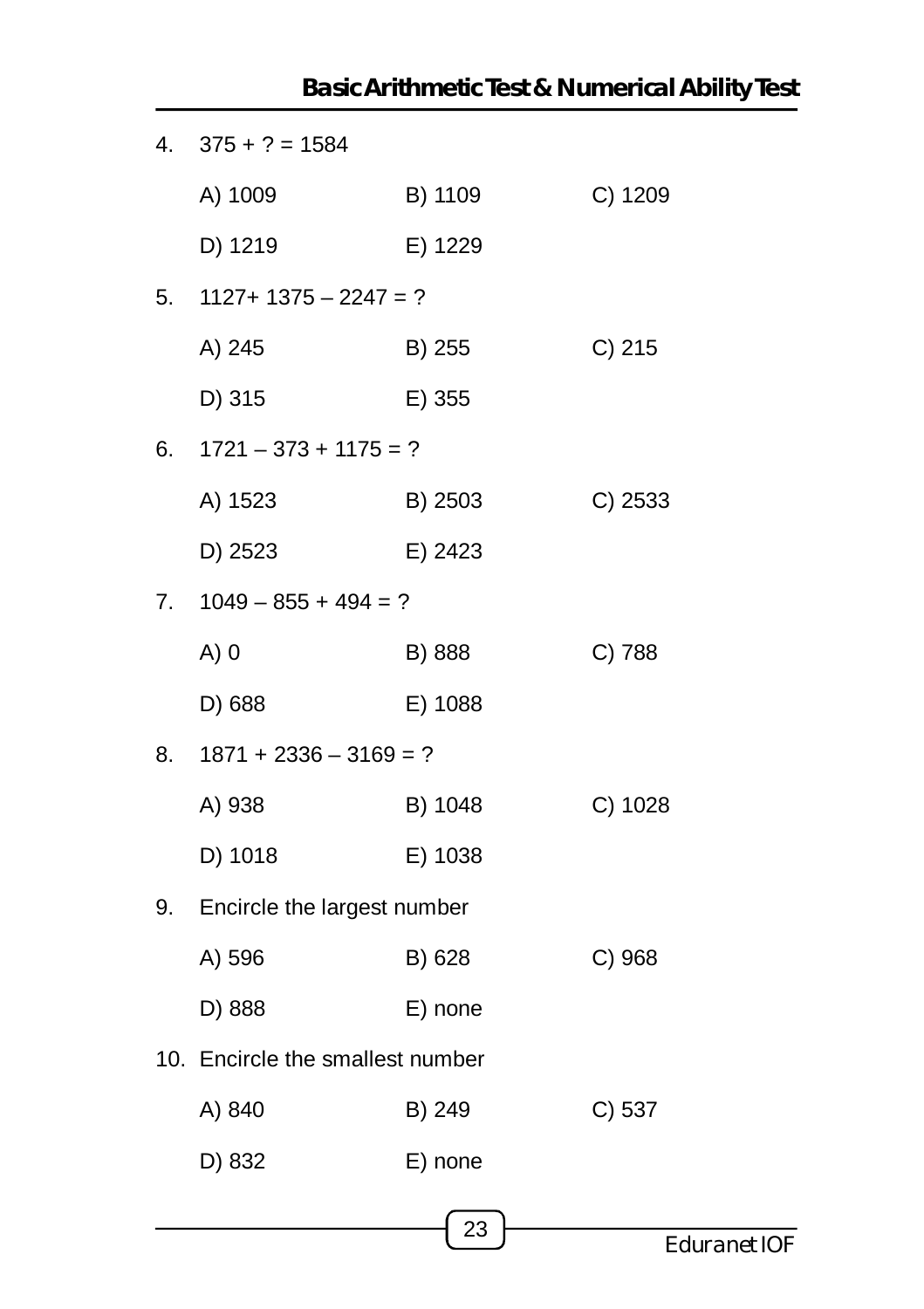| 31. Subject Knowledge & Academic Skills<br>11. Encircle the largest number<br>C) 755<br>A) 674<br>B) 837<br>D) 550<br>E) none<br>12. Encircle the largest number<br>A) 988<br>B) 486<br>C) 992<br>D) 500<br>E) none<br>13. Encircle the smallest number<br>A) 174<br>C) 179<br>B) 176<br>D) 130<br>E) none<br>14. 238 Expanded form is<br>A) $20 + 30 + 8$ B) $200 + 30 + 8$<br>C) $200 + 3 + 80$ D) $8 + 20 + 300$<br>15. Find out the quotient in the following $60 \div 6$<br>A) 10<br>B) 60<br>C) 6 |                 | Class     |  |
|---------------------------------------------------------------------------------------------------------------------------------------------------------------------------------------------------------------------------------------------------------------------------------------------------------------------------------------------------------------------------------------------------------------------------------------------------------------------------------------------------------|-----------------|-----------|--|
|                                                                                                                                                                                                                                                                                                                                                                                                                                                                                                         |                 |           |  |
|                                                                                                                                                                                                                                                                                                                                                                                                                                                                                                         |                 |           |  |
|                                                                                                                                                                                                                                                                                                                                                                                                                                                                                                         |                 |           |  |
|                                                                                                                                                                                                                                                                                                                                                                                                                                                                                                         |                 |           |  |
|                                                                                                                                                                                                                                                                                                                                                                                                                                                                                                         |                 |           |  |
|                                                                                                                                                                                                                                                                                                                                                                                                                                                                                                         |                 |           |  |
|                                                                                                                                                                                                                                                                                                                                                                                                                                                                                                         |                 |           |  |
|                                                                                                                                                                                                                                                                                                                                                                                                                                                                                                         |                 |           |  |
|                                                                                                                                                                                                                                                                                                                                                                                                                                                                                                         |                 |           |  |
|                                                                                                                                                                                                                                                                                                                                                                                                                                                                                                         |                 |           |  |
|                                                                                                                                                                                                                                                                                                                                                                                                                                                                                                         |                 |           |  |
|                                                                                                                                                                                                                                                                                                                                                                                                                                                                                                         |                 |           |  |
|                                                                                                                                                                                                                                                                                                                                                                                                                                                                                                         |                 |           |  |
|                                                                                                                                                                                                                                                                                                                                                                                                                                                                                                         |                 |           |  |
| D) 66                                                                                                                                                                                                                                                                                                                                                                                                                                                                                                   | E) none         |           |  |
| 16. 26 $\div$ 3 then Remainder is                                                                                                                                                                                                                                                                                                                                                                                                                                                                       |                 |           |  |
| A) 20                                                                                                                                                                                                                                                                                                                                                                                                                                                                                                   | B) 26           | C) 2      |  |
| $D)$ 3                                                                                                                                                                                                                                                                                                                                                                                                                                                                                                  | E) none         |           |  |
| 17. $8 + 8 + 8 + 8 + 8$ this number multiplication form                                                                                                                                                                                                                                                                                                                                                                                                                                                 |                 |           |  |
| A) $5 \times 8$                                                                                                                                                                                                                                                                                                                                                                                                                                                                                         | B) $8 \times 5$ | $C)$ 3x 8 |  |
| D) $8 \times 4$                                                                                                                                                                                                                                                                                                                                                                                                                                                                                         | E) none         |           |  |
|                                                                                                                                                                                                                                                                                                                                                                                                                                                                                                         | 24              |           |  |
| Eduranet IOF                                                                                                                                                                                                                                                                                                                                                                                                                                                                                            |                 |           |  |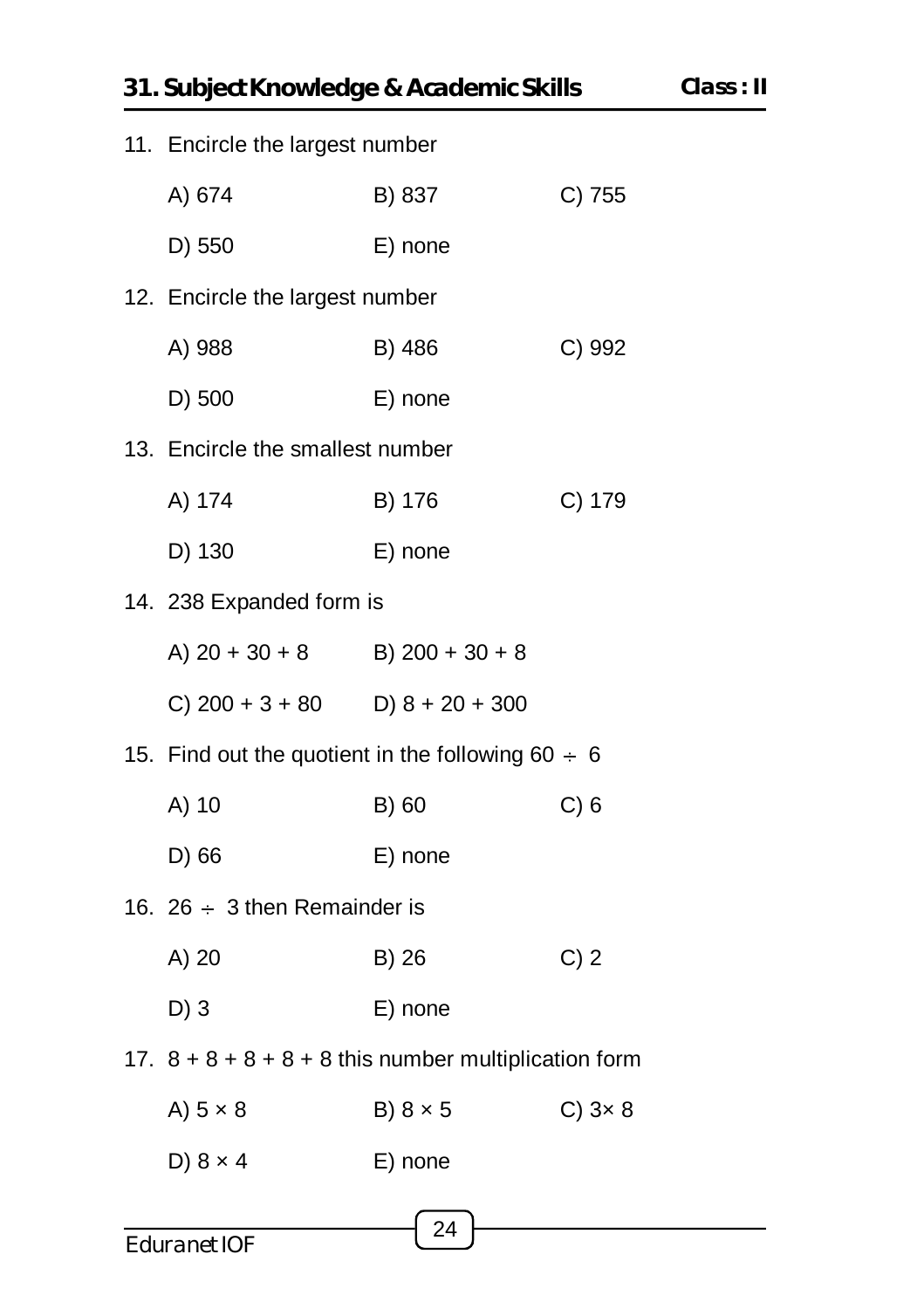18. What part of the following picture is shade A)  $\frac{1}{4}$  B)  $\frac{3}{4}$  C)  $\frac{2}{4}$ D)  $\frac{1}{3}$  E) none 19. Identify the smallest number in the following A) 2045 B) 5042 C) 4025 D) 4205 E) none 20.  $354 + 218 =$ A) 572 B) 275 C) 325 D) 251 E) none 21.  $6 \times 0 + 1 =$ A) 6 B) 1 C) 0 D) 61 E) none 22.  $80 \div 8$ A) 0 B) 8 C) 10 D) none 23. 8 hundreds  $\div$  5 = A) 16 B) 5 C) 180 D) none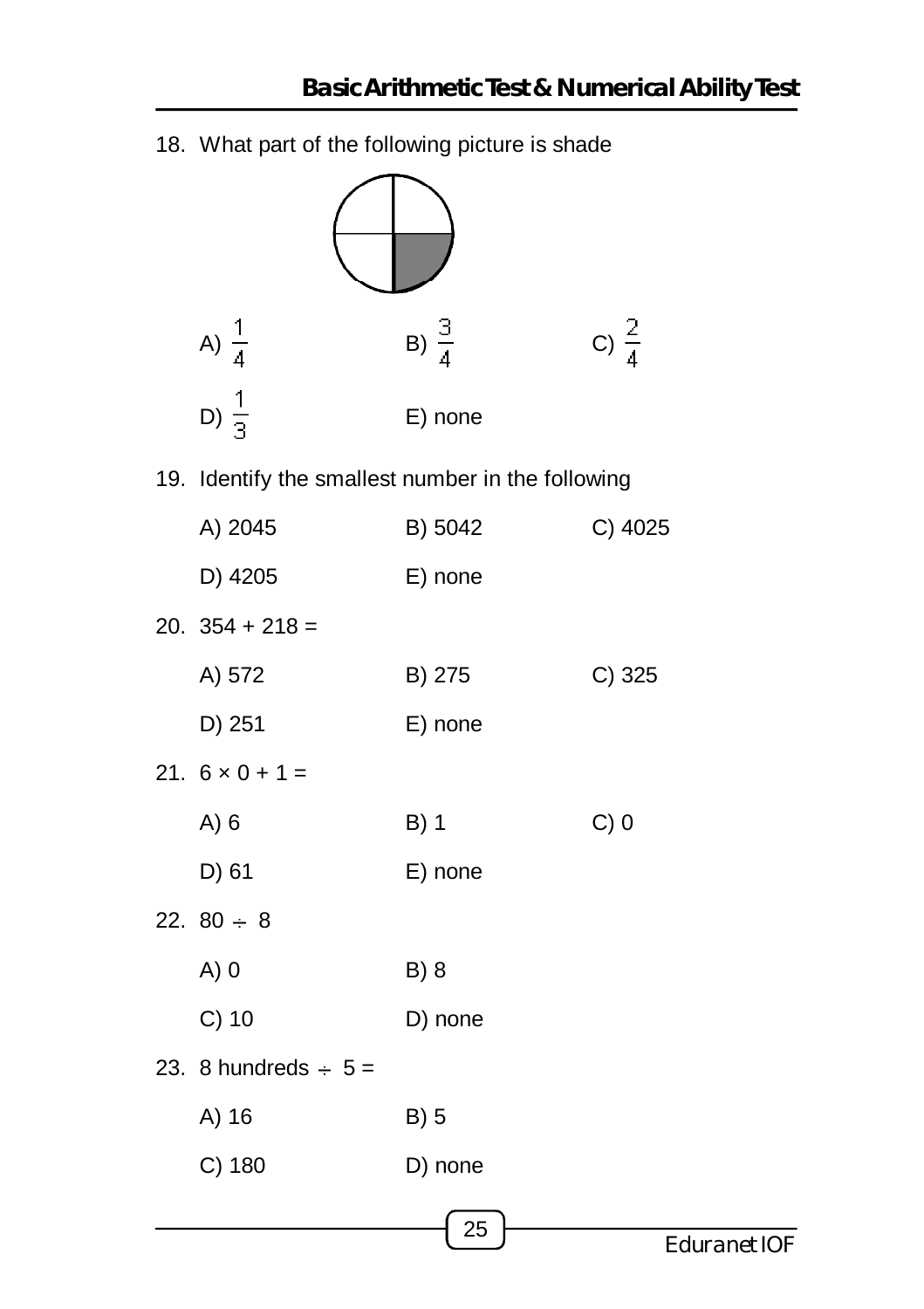| 31. Subject Knowledge & Academic Skills<br>СI |                                  |              |  |  |  |  |
|-----------------------------------------------|----------------------------------|--------------|--|--|--|--|
| $24. 3271 + 627 + 203 = ?$                    |                                  |              |  |  |  |  |
| A) 3921                                       | B) 3701                          | C) 3101      |  |  |  |  |
| D) 4101                                       | E) none                          |              |  |  |  |  |
| $25. \ \ 3427 + 3109 + 4124 = ?$              |                                  |              |  |  |  |  |
| A) 10, 480                                    | B) 10,500                        | C) 10,700    |  |  |  |  |
| D) 10,750                                     | E) 10,660                        |              |  |  |  |  |
| 26. 5067 Expand form is                       |                                  |              |  |  |  |  |
|                                               | A) $5000+60+7$ B) $500 + 6000+7$ |              |  |  |  |  |
| $C(60 + 500 + 6)$ D) none                     |                                  |              |  |  |  |  |
| 27. 875 2 the underline place value is        |                                  |              |  |  |  |  |
| A) Tens                                       | B) Hundreds                      | C) Thousands |  |  |  |  |
| D) ones                                       | E) none                          |              |  |  |  |  |
| 28. The smallest 3 - digit number is          |                                  |              |  |  |  |  |
| A) 100                                        | B) 999                           | C) none      |  |  |  |  |
| D) 500                                        | E) 700                           |              |  |  |  |  |

29. The sum of  $131 + 140 =$  \_\_\_\_\_\_\_\_  $C)$  471 A) 271 B) 371

D) 321 E) none

- 30. 9 ones + 6 ones =  $\frac{ }{ }$ 
	- A) 96 ones B) 69 ones C) 15 ones

26

 $D)$  10 ones E) none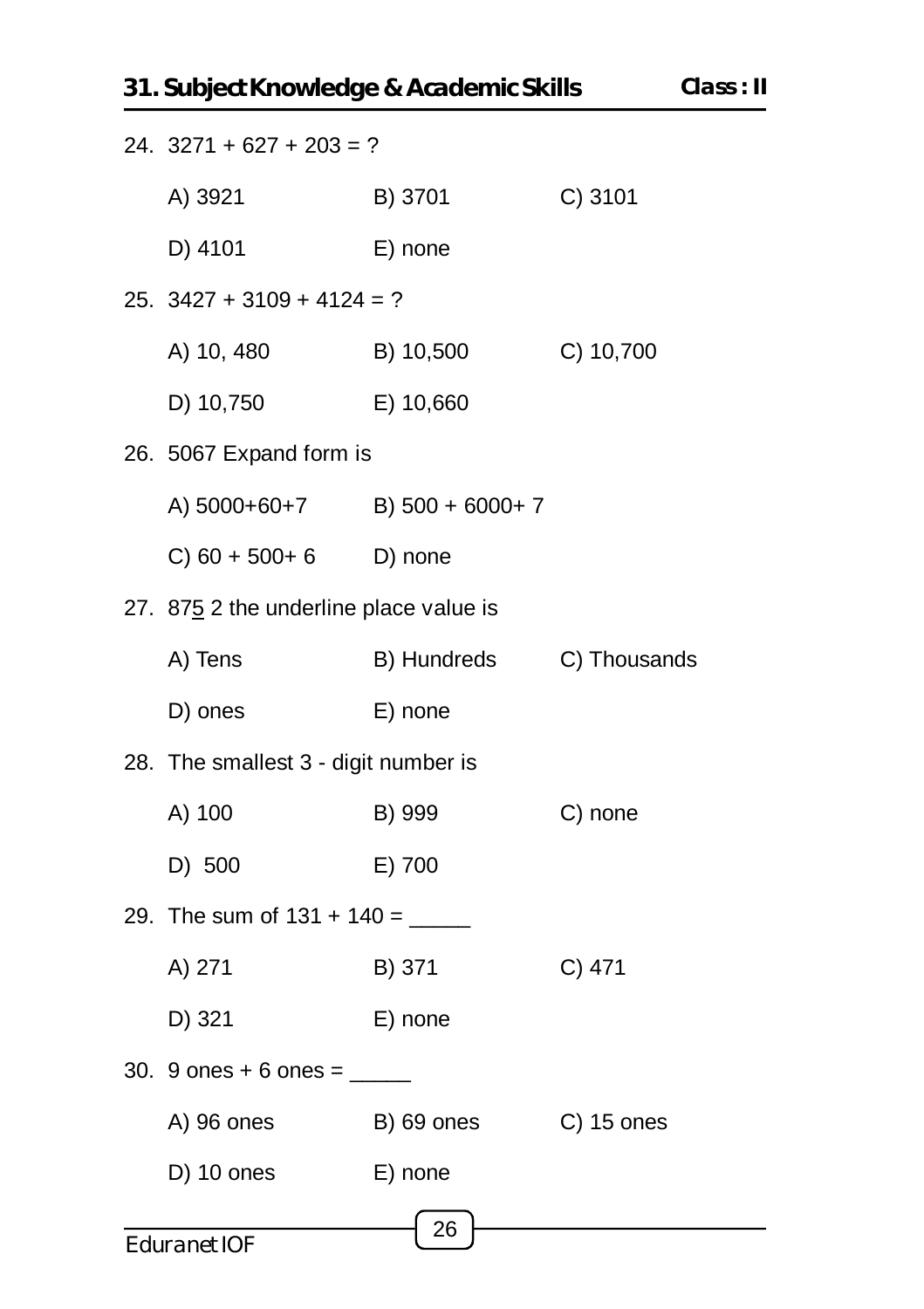|                         |            | <b>Basic Antimieuc lest &amp; Numerical Ability lest</b> |
|-------------------------|------------|----------------------------------------------------------|
| $31. 1000 + 100 + 10 =$ |            |                                                          |
| A) 1010                 | B) 1110    | C) 1001                                                  |
| D) 1151                 | E) none    |                                                          |
| $32.544 - 344 =$        |            |                                                          |
| A) 200                  | B) 100     | C) 144                                                   |
| D) 244                  | E) none    |                                                          |
| $33.6 + 6 + 6 + 6$      |            |                                                          |
| A) $4 \times 6$         | $B) 4 + 6$ | $C) 60+6$                                                |
| $D) 6 - 4$              | E) none    |                                                          |
| 34. $13 \times 100 =$   |            |                                                          |
| A) 13000                | B) 1300    | $C)$ 300                                                 |
| D) 130                  | E) none    |                                                          |
| 35. $999 \div 9 =$      |            |                                                          |
| A) 100                  | B) 101     | C) 111                                                   |
| D) 200                  | E) none    |                                                          |
| 36. $300 \div 100 =$    |            |                                                          |
| A) 10                   | B)3        | $C)$ 1                                                   |
| $D)$ 5                  | E) none    |                                                          |
| $37.8152 - 999 =$       |            |                                                          |
| A) 8103                 | B) 1234    | C) 7153                                                  |
| D) 5233                 | E) none    |                                                          |
|                         | 27         |                                                          |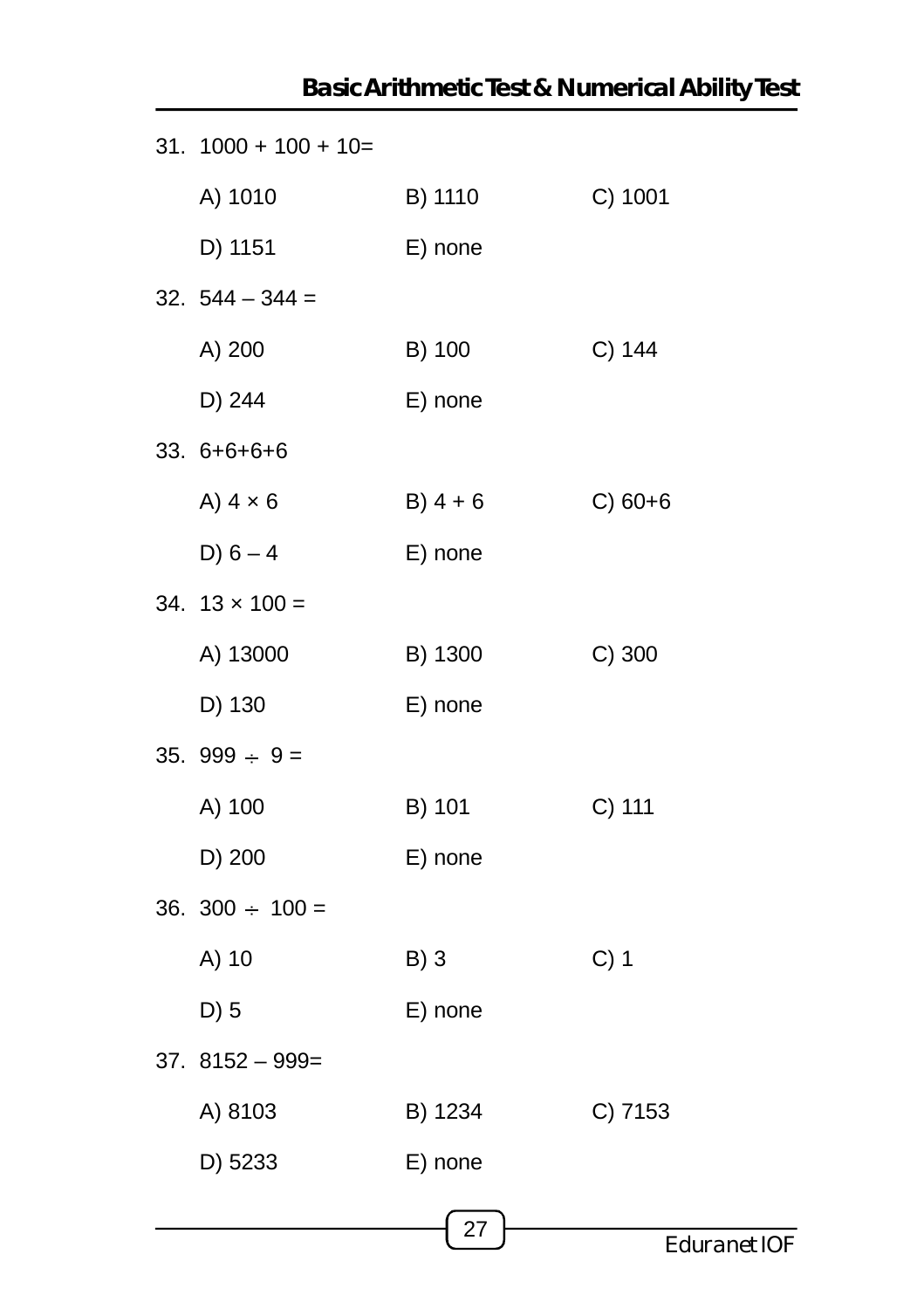|                                             | 38. 3 Rupees = $\sqrt{ }$ paise<br>$C)$ 3<br>B) 30 |              |  |  |  |
|---------------------------------------------|----------------------------------------------------|--------------|--|--|--|
| A) 300                                      |                                                    |              |  |  |  |
| $D)$ 5                                      | E) none                                            |              |  |  |  |
| 39. 70 paise + 30 paise = $\Box$ paise      |                                                    |              |  |  |  |
| A) 100                                      | B) 200                                             | $C)$ 70      |  |  |  |
| D) 300                                      | E) none                                            |              |  |  |  |
| 40. 4370 paise + 2608 paise =               |                                                    |              |  |  |  |
| A) 6789 paise B) 6978 paise C) 6987 paise   |                                                    |              |  |  |  |
| D) 8739 paise E) none                       |                                                    |              |  |  |  |
| 41. Rs. $47.00 +$ Rs. $77.68 +$ RS $0.88 =$ |                                                    |              |  |  |  |
| A) Rs. 125.56 B) Rs. 110.17 C) Rs. 191.90   |                                                    |              |  |  |  |
| D) Rs. 100                                  | E) none                                            |              |  |  |  |
| 42. Rs. 70.57 - Rs. 56.74                   |                                                    |              |  |  |  |
| A) Rs. 13.83 B) Rs. 3.38                    |                                                    | C) Rs. 13.93 |  |  |  |
| D) Rs. 15.00                                | E) none                                            |              |  |  |  |
|                                             |                                                    |              |  |  |  |
| A) 56                                       | B) 46                                              | $C)$ 66      |  |  |  |
| D) 68                                       | E) none                                            |              |  |  |  |
| 44. $35 \times 21 =$                        |                                                    |              |  |  |  |
| A) 537                                      | B) 731                                             | C) 735       |  |  |  |
| D) 500                                      | E) none                                            |              |  |  |  |
| Eduranet IOF                                | 28                                                 |              |  |  |  |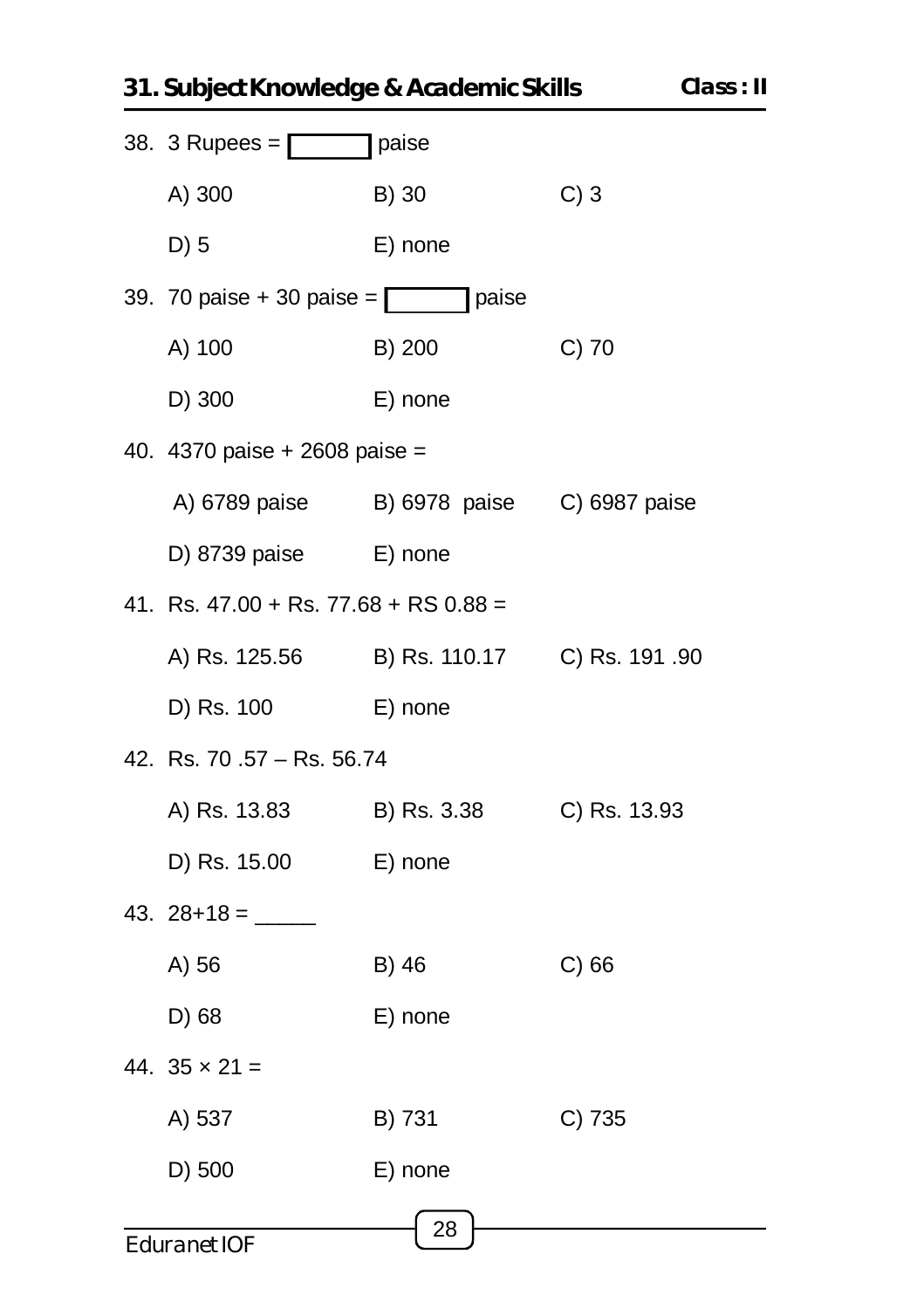| 45. $7 + 7 + 7 + 7 + 7 + 7 + 7 =$        |              |              |  |  |  |
|------------------------------------------|--------------|--------------|--|--|--|
| A) 59                                    | B) 39        | $C)$ 49      |  |  |  |
| D) 59                                    | E) none      |              |  |  |  |
| 46. $697 - 363 =$                        |              |              |  |  |  |
| A) 334                                   | B) 304       | $C)$ 403     |  |  |  |
| D) 203                                   | E) none      |              |  |  |  |
| 47. $9000 - 1000 =$                      |              |              |  |  |  |
| A) 100                                   | B) 1000      | C) 8000      |  |  |  |
| D) 5000                                  | E) none      |              |  |  |  |
| 48. 6973 paise =                         |              |              |  |  |  |
| A)Rs. 69.73                              | B) Rs. 6.973 | C) Rs. 73.69 |  |  |  |
| D) Rs. 55.10                             | E) none      |              |  |  |  |
| 49. $40+230 + 10 =$                      |              |              |  |  |  |
| A) 290                                   | B) 280       | C) 270       |  |  |  |
| D) 289                                   | E) none      |              |  |  |  |
| 50. $2 \times 24 + 2 =$                  |              |              |  |  |  |
| A) 48                                    | B) 50        | $C$ ) 52     |  |  |  |
| D) 49                                    | E) none      |              |  |  |  |
| 51. The greatest 4- digit even number is |              |              |  |  |  |
| A) 9201                                  | B) 9253      | C) 9527      |  |  |  |
| D) 9023                                  | E) none      |              |  |  |  |
|                                          | 29           |              |  |  |  |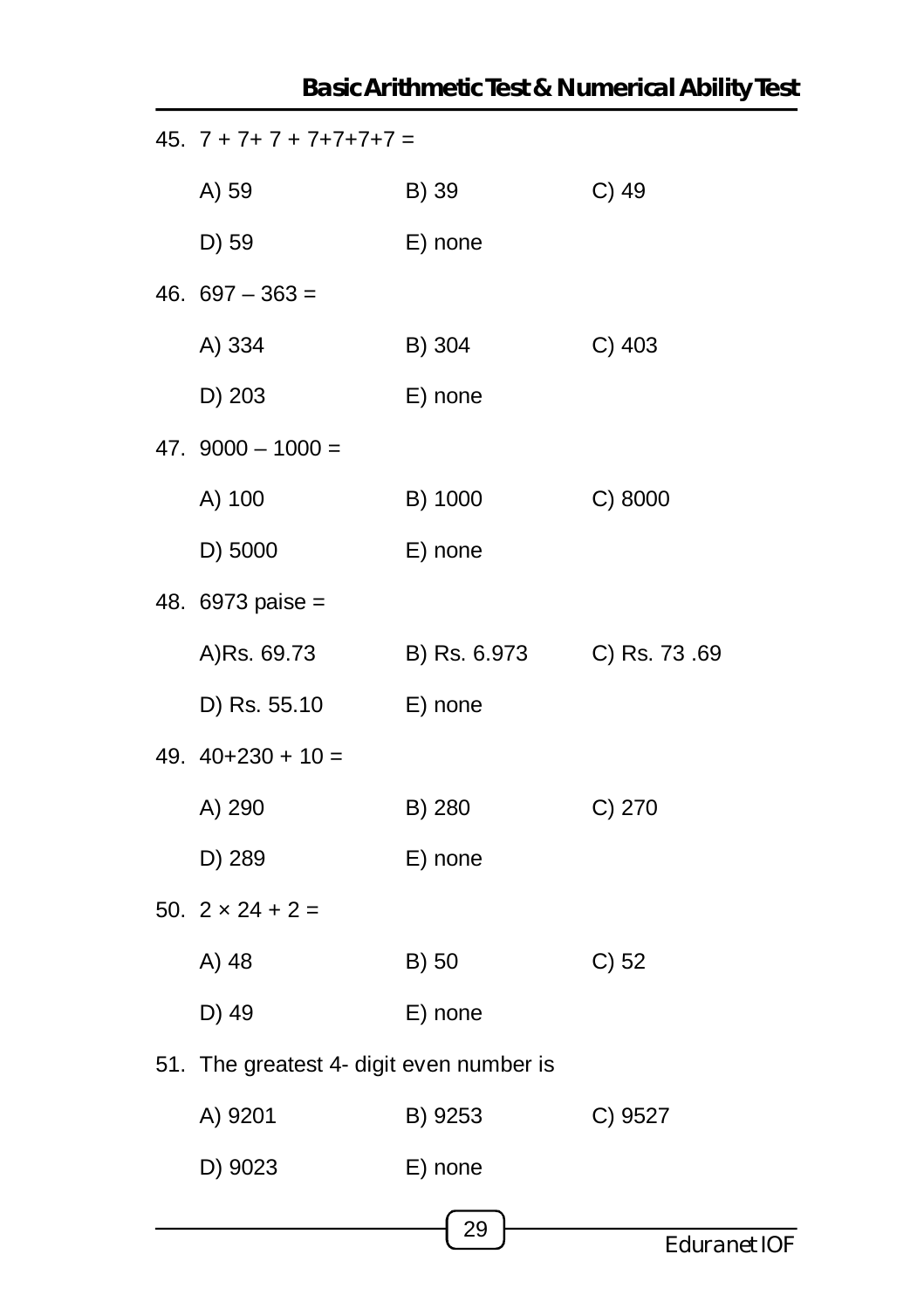| $A)$ ><br>B) <<br>$C$ ) =<br>D) none<br>53. Which of the following has the smallest value<br>A) 89<br>B) 8 tens 3 ones<br>C) 9 more than 72<br>D) 55<br>E) none<br>54. 20, 25,30 the next number is<br>$C)$ 45<br>A) 35<br>B) 40<br>D) 80<br>E) none<br>55. 55, 60, 70 the next number is<br>A) 55<br>B) 75<br>$C)$ 80 |
|------------------------------------------------------------------------------------------------------------------------------------------------------------------------------------------------------------------------------------------------------------------------------------------------------------------------|
|                                                                                                                                                                                                                                                                                                                        |
|                                                                                                                                                                                                                                                                                                                        |
|                                                                                                                                                                                                                                                                                                                        |
|                                                                                                                                                                                                                                                                                                                        |
|                                                                                                                                                                                                                                                                                                                        |
|                                                                                                                                                                                                                                                                                                                        |
|                                                                                                                                                                                                                                                                                                                        |
|                                                                                                                                                                                                                                                                                                                        |
|                                                                                                                                                                                                                                                                                                                        |
|                                                                                                                                                                                                                                                                                                                        |
|                                                                                                                                                                                                                                                                                                                        |
|                                                                                                                                                                                                                                                                                                                        |
|                                                                                                                                                                                                                                                                                                                        |
| D) 90<br>E) none                                                                                                                                                                                                                                                                                                       |
| 56. $205 - 25 =$                                                                                                                                                                                                                                                                                                       |
| A) 189<br>B) 225<br>C) 125                                                                                                                                                                                                                                                                                             |
| D) 180<br>E) none                                                                                                                                                                                                                                                                                                      |
| $57.2000 + 200 + 20 + 2 =$                                                                                                                                                                                                                                                                                             |
| C) 2020<br>A) 2222<br>B) 2200                                                                                                                                                                                                                                                                                          |
| D) 2040<br>E) none                                                                                                                                                                                                                                                                                                     |
| 30<br>Eduranet IOF                                                                                                                                                                                                                                                                                                     |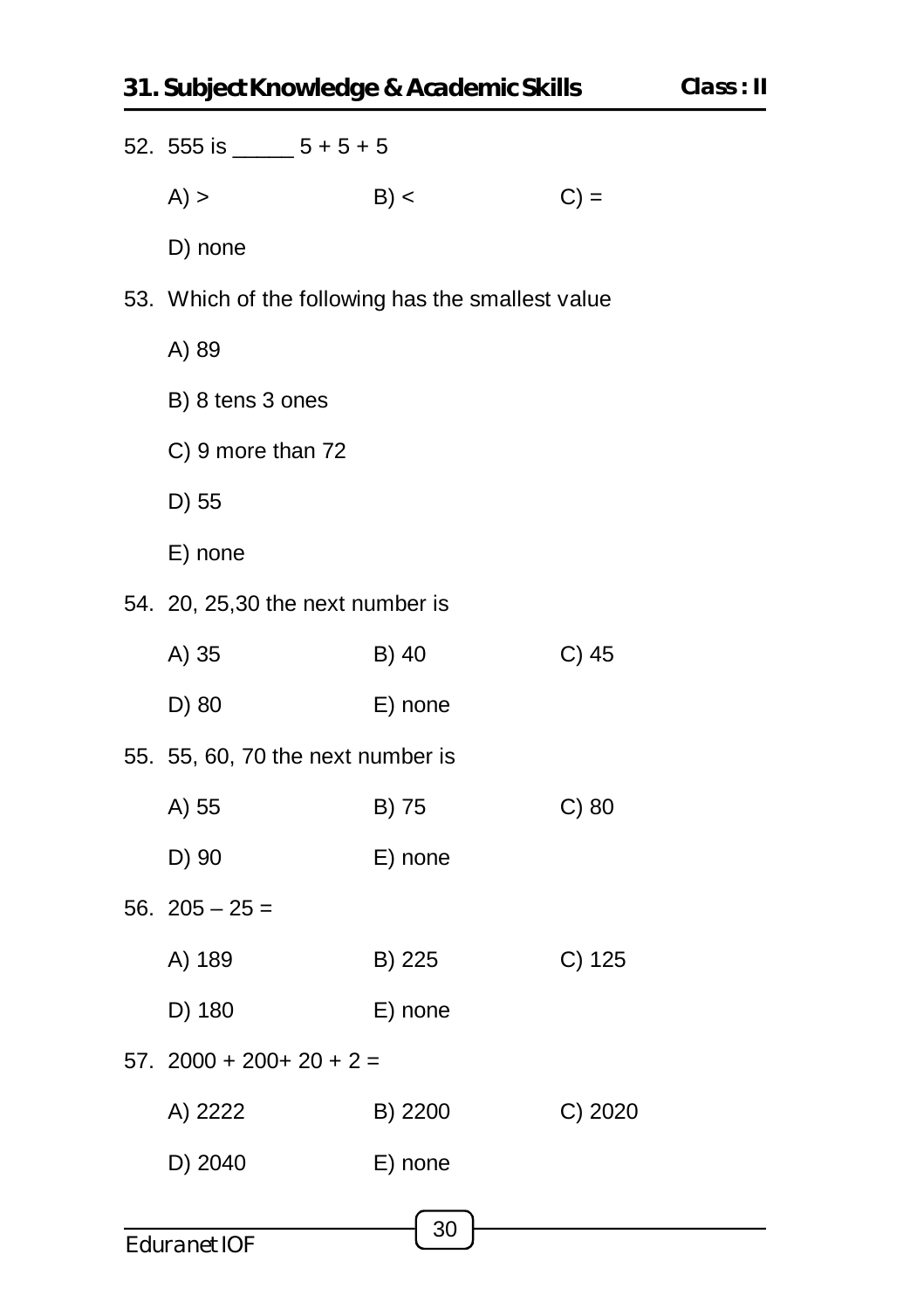|                                      |                        | <b>Basic Arithmetic Test &amp; Numerical Ability Test</b> |
|--------------------------------------|------------------------|-----------------------------------------------------------|
| 58. $3 \times 4$ is [                | more than $2 \times 9$ |                                                           |
| A)2                                  | $B)$ 3                 | C) 6                                                      |
| $D)$ 4                               | E) none                |                                                           |
| $x 23 + 1$<br>$59.93 =$              |                        |                                                           |
| $A)$ 4                               | $B)$ 3                 | C) 2                                                      |
| $D)$ 5                               | E) none                |                                                           |
| 60. If $93 \div 4$ then Remainder is |                        |                                                           |
| $A)$ 1                               | B) 13                  | $C)$ 23                                                   |
| D) 15                                | E) none                |                                                           |